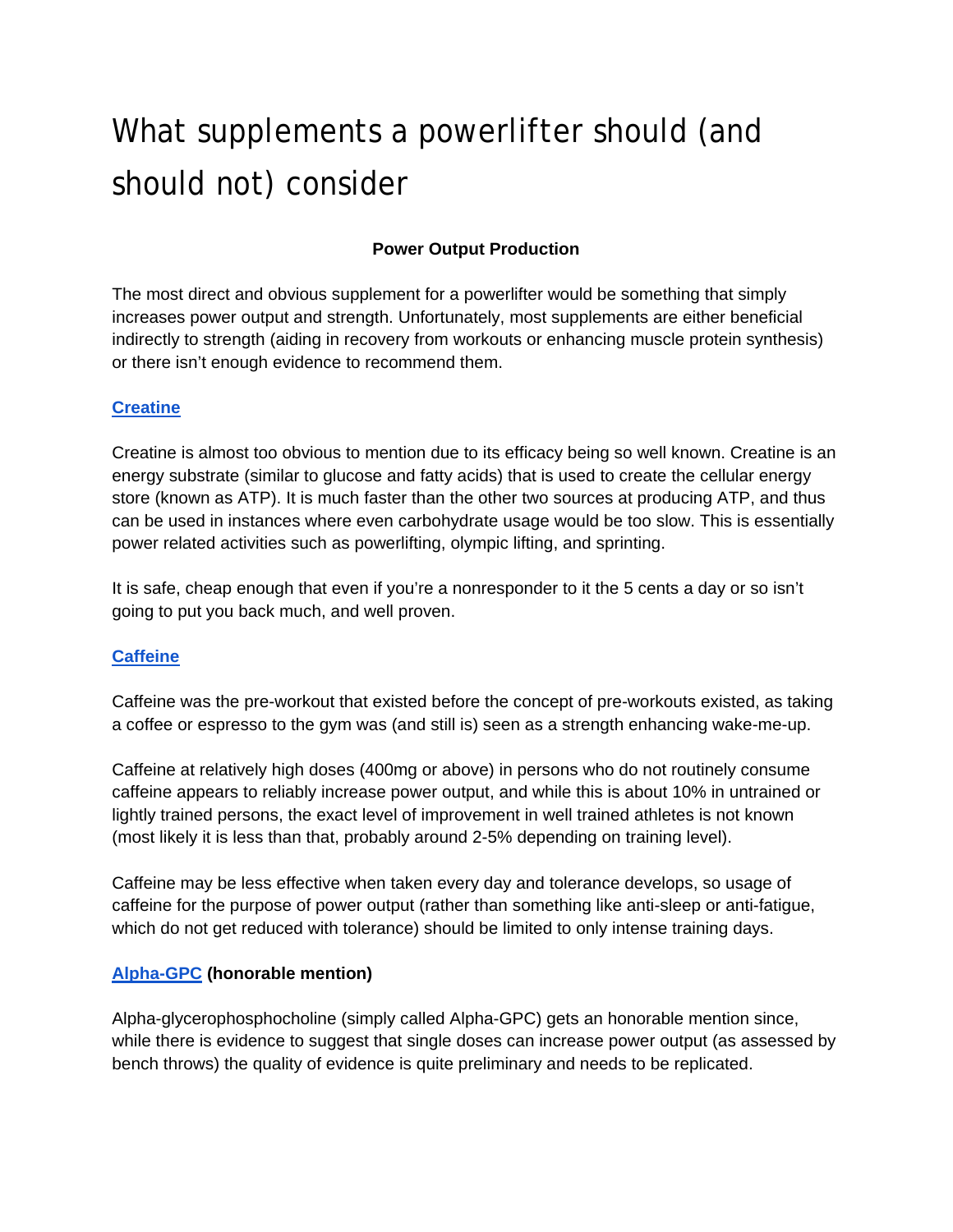Regardless, alpha-GPC is known as a cholinergic compound (something that provides choline to the body in order to help produce acetylcholine, a neurotransmitter that mediates muscle contraction and learning) and it seems to be one of the better options for increasing brain concentrations of acetylcholine.

## **Work Volume**

There are a few supplements that can honestly be said that they improve physical performance, but they outright fail on 1 rep max tests or other measurements of maximal strength or power output. While these supplements are more catered towards workout routines like crossfit or intermittent intensity sports, they would have a role in any day where volume work is being conducted.

## **[Beta-Alanine](https://examine.com/supplements/Beta-Alanine/) (and [Sodium Bicarbonate\)](http://examine.com/supplements/Sodium+Bicarbonate/)**

Beta-alanine is a lactic acid buffer, working vicariously through its metabolite known as carosine. This is similar to sodium bicarbonate, a direct acid buffer that has a long history of being an ergogenic aid.

Both beta-alanine reach the same goal (with the only difference being that beta-alanine reduces acidity in muscle tissue while sodium bicarbonate does this as well as in the blood) and in regards to physical performance they are both of a somewhat comparable potency. Additionally, they do *not* seem to be complementary. Due to this, beta-alanine tends to be recommended since sodium bicarbonate (possibly a bit cheaper) has a much more difficult dosing strategy and possible stomach and intestinal side-effects.

Finally, it seems that both of these molecules can slightly increase lean mass gain and the rate of fat loss when used alongside a workout routine. It is not known why this occurs, and it doesn't seem to be due to an increased work load since (at least with beta-alanine) it still occurs when you control for the amount of work done. The increase in muscle gain isn't by any means remarkable, but it could be a nice push in the right direction.

#### **Nitric Oxide Boosters [\(Citrulline](http://examine.com/supplements/Citrulline/) and [Agmatine\)](http://examine.com/supplements/Agmatine/)**

Nitric oxide boosters are great in concept as they can increase work capacity and efficiency of cells while promoting blood flow (and as a side-effect, erections). That being said, the first choice of nitric oxide boosting was l-arginine, which came with a host of problems and sort of dampened the enthusiasm on the topic somewhat.

Arginine has two main problems with it. Firstly, it is poorly absorbed from the intestines. Secondly, it seems that we got the mechanism of action wrong and the thing it likely does act on is a relatively weak action.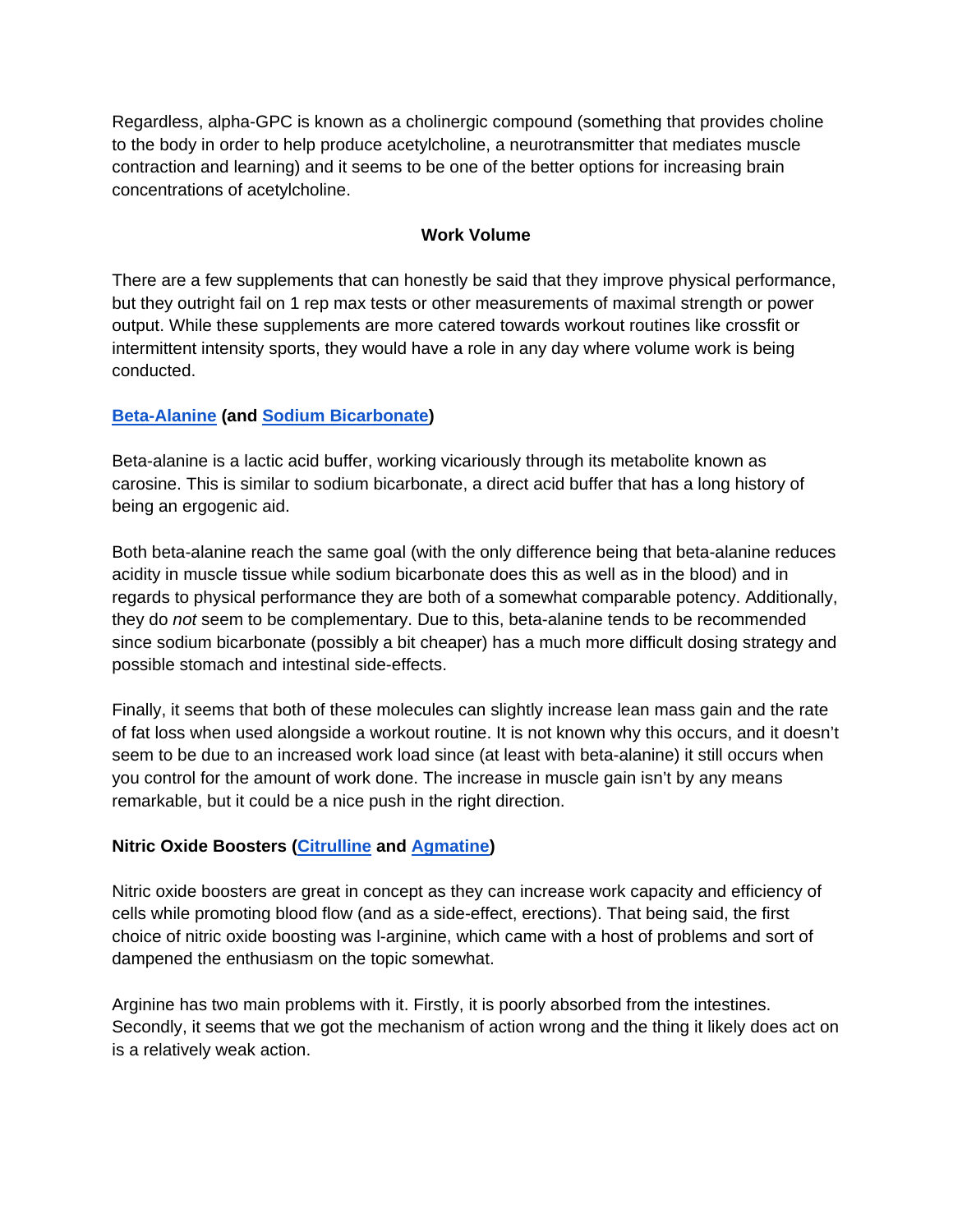The first problem is alleviated with citrulline supplementation, which is well absorbed from the intestines and then simply goes to the kidneys to be converted *into* arginine. This is a reason citrulline is sometimes called Arginine 2.0.

The other problem is the mechanism of action. We thought initially that putting in more arginine would mean that there was more substrate for the nitric oxide synthase enzymes to work on, but later realized the enzymes were already maxed out. For a nitric oxide booster to work, it needs to accelerate this enzyme and it does seem that arginine does this very weakly (by acting on the alpha-adrenergic receptors). Agmatine, however, does this better and may have a pain killing effect as well (but due to no studies in athletes, it is just an honorable mention at this point).

The other possible option is nitrate ingestion, from either leafy green veggies or beetroot. Very simply put, this increases nitric oxide by a completely different mean (not involving the aforementioned enzymes) and is proven in most studies conducted in aerobic and anaerobic study populations.

# **Joint Pain and Repair**

## **[Fish Oil](http://examine.com/supplements/Fish+Oil/)**

Fish oil is perhaps one of the most commonly used supplements for joint relief among powerlifters, and higher than average doses of fish oil do appear to be able to reduce soreness (thought to be secondary to a slight immunosuppressive effect).

## **NSAIDs**

NSAIDs are the tried and true option, and when all else fails a serving of aspirin or naproxen seems to do wonders.

There are some other supplements that, while technically not called NSAIDs, inhibit the activity of the same enzymes and can be considered useful. Curcumin (in some bioavailability enhanced form) is a good example as it can reduce joint pain quite nicely, and where it lacks in the body of literature (relative to aspirin) it exceeds in how it can *reduce* ulcer formation.

## **[Pycnogenol](http://examine.com/supplements/Pycnogenol/) (honorable mention)**

Pycnogenol is maritime pine bark extract (and may be the exact same thing as 'grape seed extract'; very similar molecules) and is known as a procyanidin supplement. It has an honorable mention due to not having any research currently in athletes, but there are a few studies currently conducted in osteoarthritis that suggest very significant pain killing and antiinflammatory effects, and similar to curcumin, there is a host of other benefits associated with pycnogenol mostly related to circulatory health.

# **General things everybody should consider taking**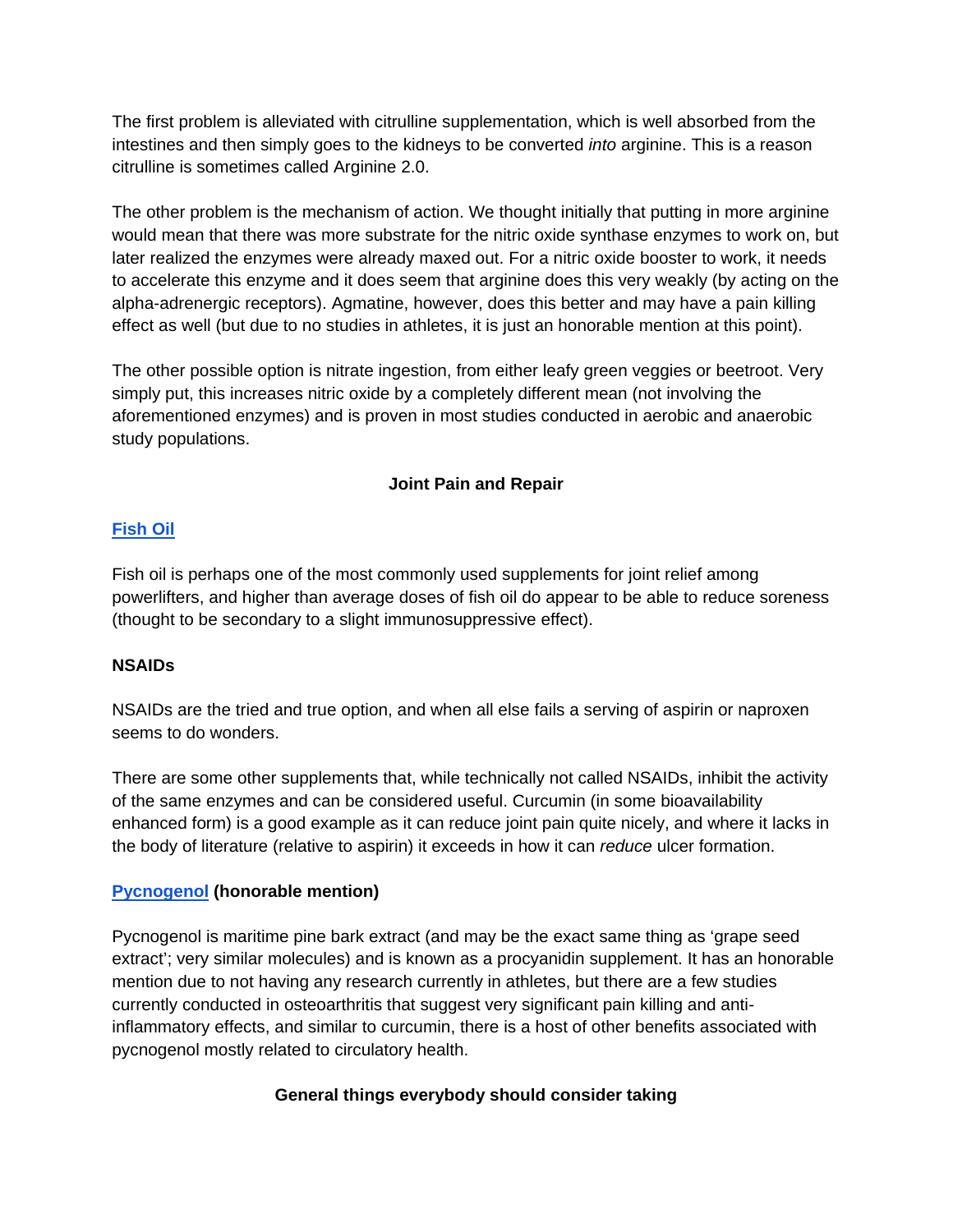## **[Vitamin D](http://examine.com/supplements/Vitamin+D/) and [Vitamin K](http://examine.com/supplements/Vitamin+K/)**

Vitamin D and Vitamin K are two vitamin compounds that meet a few requirements that make them ideal supplements:

- 1. People aren't really 'deficient' in them, as evidenced by the lack of rickets and uncontrollable hemorrhaging in society.
- 2. People aren't really 'optimal' in them either. Vitamin D has an RDI of 600-800 IU and a recommended 'optimal' intake of 2,00-4,000 IU (lowest estimates) while Vitamin K has an RDI of 60-120mcg and an optimal intake of up to 1,000mcg.
- 3. Aside from a very few select foods in somewhat high servings (salmon or cod liver oil for vitamin D, natto or pulverized kale for Vitamin K) it is really difficult to get enough in the diet.

They are both cheap and tend to support calcium metabolism (bone and cardiovascular health), with vitamin D having additional benefits towards fertility and a possible very small testosterone booster while vitamin K may benefit pancreatic health and glucose metabolism.

Neither will benefit athletic performance, both are cheap health protective compounds with ample support for their supplementation.

#### **[Magnesium](http://examine.com/supplements/Magnesium/)**

Magnesium is an important mineral in the body that you *may* be deficient in (unlike vitamin D and vitamin K, it is wholly possible that you can eat enough magnesium in your diet). A deficiency of magnesium may predispose you to some neuronal damage, higher blood pressure, and an increased rate of osteopenia (they will all take many decades to manifest) but most notable you might cramp more.

Supplementation of magnesium simply negates the bad stuff that occurs with deficiency. There isn't really much more to it than that, as all possible beneficial effects of superloading are traced back to the form called Magnesium-L-Threonate and it is preliminary research.

There is also one *very questionable* study from Germany on magnesium orotate pretty much saying it is amazing for triathletes, but this has not been replicated in the 15 years it has been published and likely falls into the 'too good to be true' category.

#### **[Spirulina](http://examine.com/supplements/Spirulina/) (honorable mention)**

Spirulina is an honorable mention due to it having a good deal of evidence for it, but most of it preclinical and none in athletes (and thus limiting how much faith can be put into a recommendation). For all intents and purposes, consider it the least important recommendation in the list but still notable enough to be included.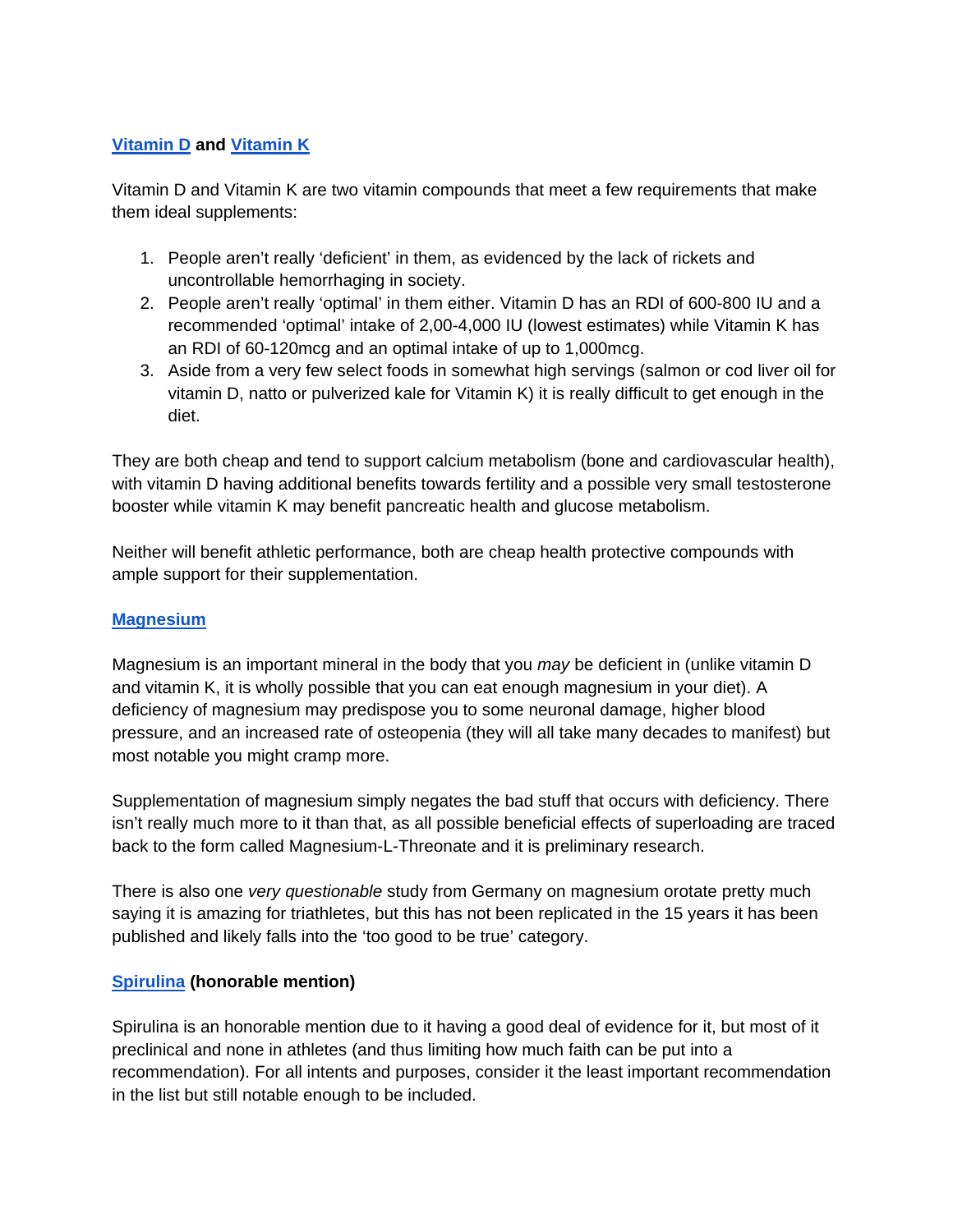The benefits of spirulina from a health perspective are:

- Appears to reduce liver fat buildup pretty potently (large scale trials on this topic are currently being conducted)
- Appears to effectively prevent the link between the immune system and oxidative damage, exerting a potent antioxidative effect
- While the aforementioned effect is immunosuppressive, spirulina seems to the circumvent itself and support the immune system (hasn't been fully assessed, but the immunosuppression probably negates the immunosupport)
- Effective mineral chelator with at least one study confirming efficacy in humans, perhaps one of the few supplements with confirmed 'detox' properties
- In animal research on arthritis, spirulina *abolishes* inflammation and edema
- May be more hepatoprotective and antiviral than milk thistle

Additional benefits that may be of interest include:

- An increase in muscular performance may exist (studies are pretty heterogenous), but the one study using resistance training failed to note this effect; it may simply be secondary to the antioxidant effect on improving aerobic exercise
- The lone study to assess power output noted an increase in both trained and untrained athletes; needs confirmation with powerlifting exercises though

So there is a small chance spirulina could be ergogenic, but for the moment it appears very healthy.

#### **Notable Exceptions**

For every one supplement that is proven to work, there are about two that are proven to not work for their respective claims and about 10-20 that we simply do not have enough research on to put them in either the 'works' or the 'does not work' category. The following are a few popular examples of supplements that have been researched enough to be placed from the 'unknown' category to the 'probably doesn't work' category.

#### **[Tribulus Terrestris](http://examine.com/supplements/Tribulus+Terrestris/)**

This is a notable example of when an otherwise awesome herb is marketed for something it really should not have been marketed for. It seems that many people jumped onto either the 'tribulus is crap' bandwagon or the 'tribulus is awesome' bandwagon, but few jumped on the 'tribulus can be potentially useful for certain things, just not what it is marketed for' bandwagon.

Overall, tribulus is a pretty good libido enhancer. It also seems to have some promising preliminary evidence for urogenital health (kidney antioxidant, reduces kidney stone formation,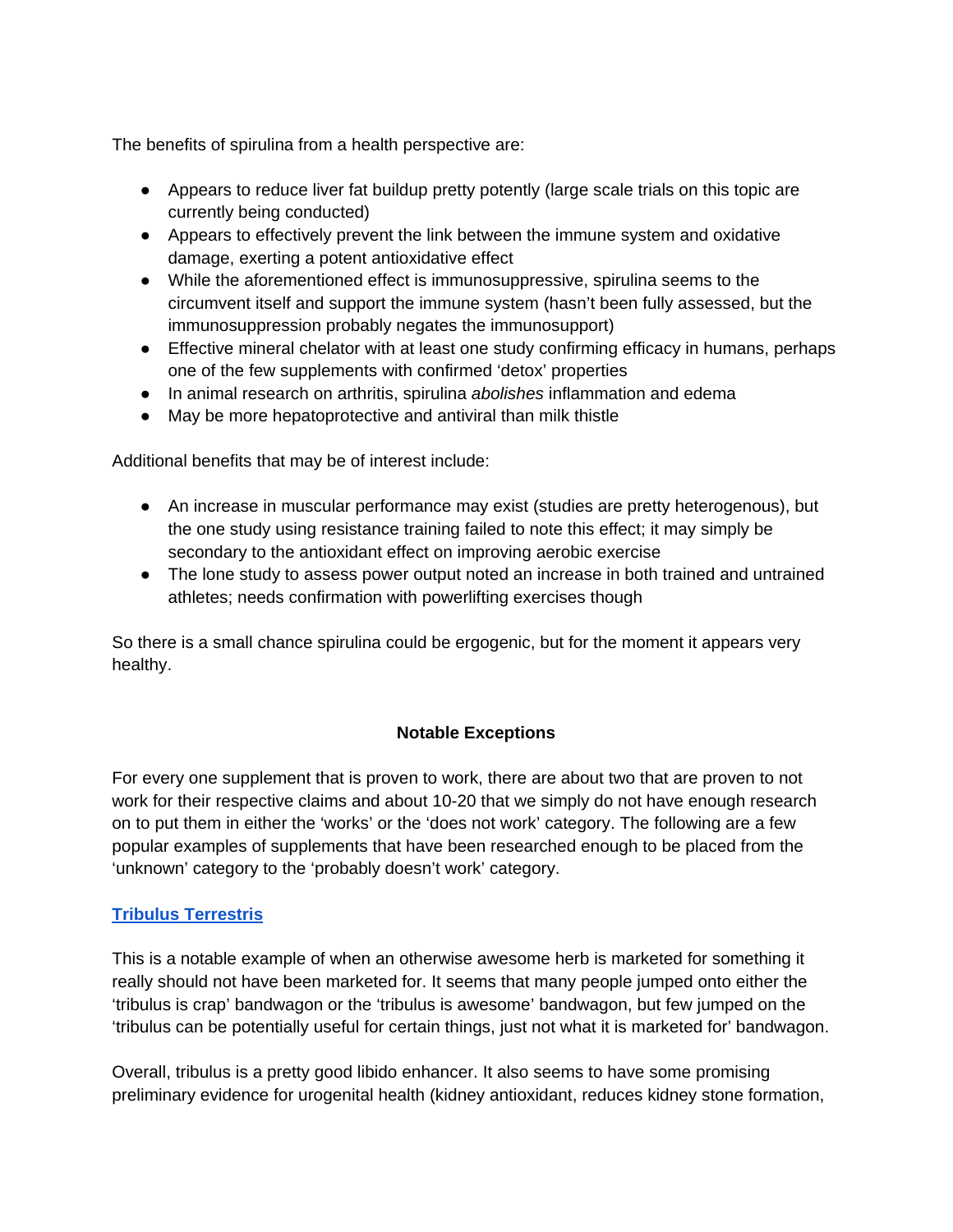enhances diuresis) and cardiovascular health (may benefit cardiac tissue specifically) as well as having some analgesic properties.

It just does *not* boost testosterone in otherwise healthy men. The is currently one study in infertile men noting a weak boost in testosterone of around 15%, but in this particular cohort (male infertility) any antioxidant compound increases testosterone; even vitamin E and CoQ10 increase testosterone in this instance.

Otherwise healthy athletes? No boost in testosterone.

## **[Glutamine](http://examine.com/supplements/Glutamine/)**

Another example of a supplement that is good, but just not for its marketed claims. Glutamine is a pretty nice amino acid for intestinal health insofar in that it seems to be the amino acid in protein that is beneficial to persons with inflammatory bowel disorders such as Crohn's disease.

However, it does not increase muscle protein synthesis in practical settings. This is in part *because* it works so well in the intestines, and the intestines and liver sequester most ingested glutamine for their own usage and only give the muscles as much as is required.

While a huge influx of glutamine into a muscle cell will cause muscle protein synthesis, this cannot occur with orally supplemented glutamine in healthy persons; the only way oral supplementation could work is in states of glutamine deficiency such as third degree burn victims (and in those persons, it does nicely promote muscle protein synthesis).

## **[BCAAs](http://examine.com/supplements/Branched+Chain+Amino+Acids/) and EAAs**

Another conditional 'useless' but a bit different from glutamine and tribulus. BCAAs and EAA supplement is more than anything useless from a *practical* standpoint rather than a *scientific*  standpoint.

I mean, when looking at the evidence all the EAAs and BCAAs appear to promote muscle protein synthesis when given to otherwise normal persons. If we stopped reading right now, then it would seem like a great idea.

Thing is, most powerlifters have a very high dietary protein intake and the EAAs and BCAAs are *already in* dietary protein. There is not much evidence to say that taking either of these supplements in addition to an already protein rich diet is beneficial (very mixed evidence on the subject matter, with the idea that a large leucine pulse might benefit elderly persons when added to a mixed meal being the only one that appears to be consistent).

If you have not consumed anything yet that day, then EAAs and BCAAs should work well. The studies that found protein synthesis with these supplements did exactly that.